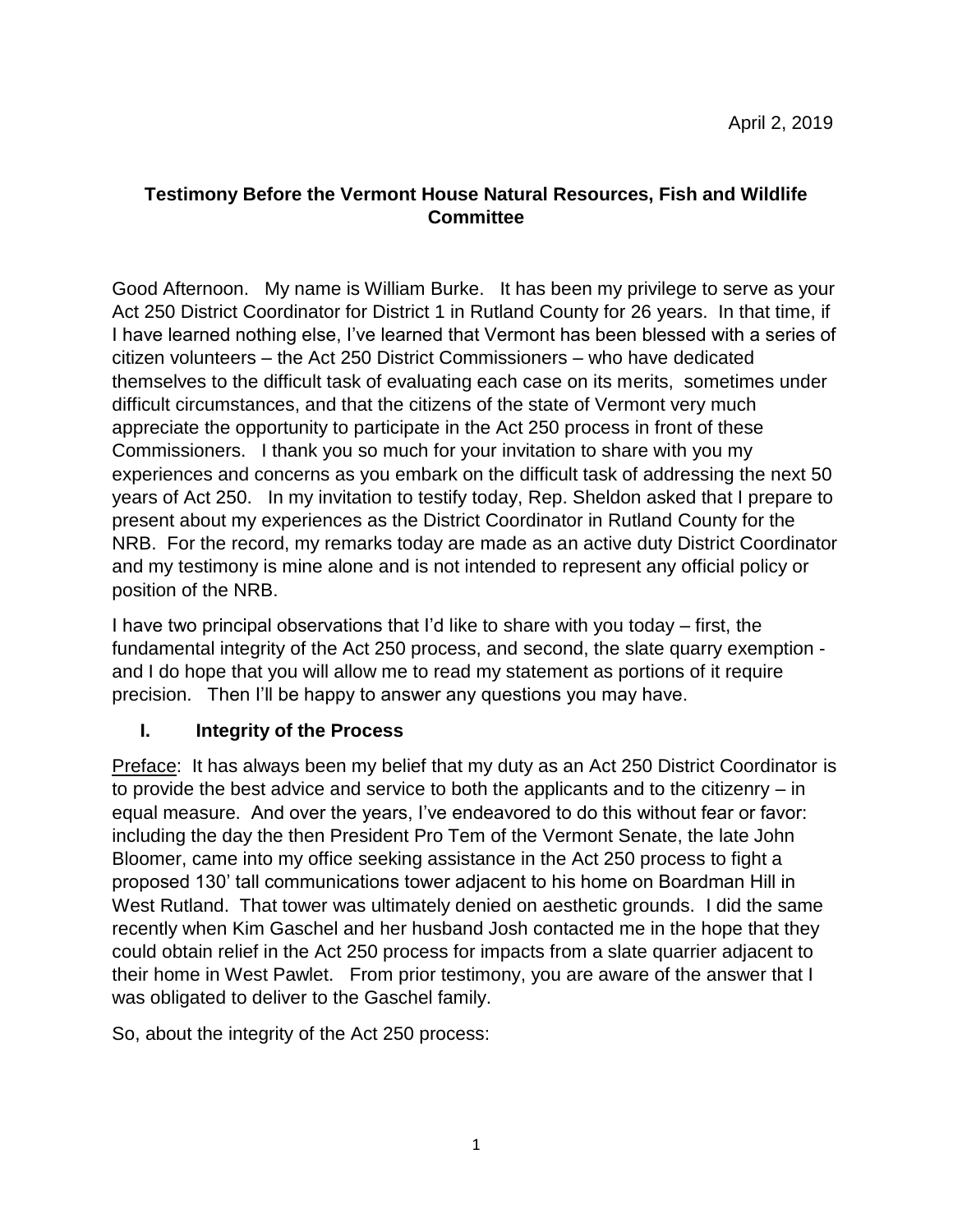The legislature has mandated within the Act 250 statute that the public trust be preserved and protected by operation of 10 V.S.A. § 6031 captioned "Ethical Standards". Among other provisions, the law states that:

• The Chair and each member shall conduct the affairs of his or her office in such a manner as to instill public trust and confidence and shall take all reasonable steps to avoid any action or circumstance that might result in any one of the following:

(A) undermining his or her independence or impartiality of action;

(B) taking official action on the basis of unfair considerations;

(C) giving preferential treatment to any private interest on the basis of unfair considerations; or

(F) adversely affecting the confidence of the public in the integrity of the District Commission.

With that law in mind, I note that the Committee's draft bill proposes to replace the Natural Resources Board (NRB) with a Vermont Environmental Review Board, which would hear appeals from the District Commissions and the Agency of Natural Resources in addition to the NRB's current duties. The Environmental Division of the Superior Court would continue to hear enforcement and local zoning appeals.

I urge you to adopt the Vermont Environmental Review Board as it strikes at the heart of the integrity of the public process that is Act 250. The process, as I feel obligated to share with you, is presently subject to undue political influence. How did this come to pass, and what are its manifestations?

In 2005, the former citizen based Environmental Board was replaced with the Natural Resources Board, and an Environmental Court was created to shift the appellate function on Act 250 appeals from that Board to a newly constituted Environmental Court. When that happened, the ethical, if not the legal, restrictions on direct communications between the Governor's office and the Act 250 program were undermined..

Let me put it another way. Act 250 is what is known as a "quasi-judicial" process, meaning that it is, effectively, a hybrid of the executive, legislative and judicial branches of our government. Once the application process is initiated and, if necessary, a public hearing process is complete a decision emerges at the District level based upon the statute, the Act 250 rules and the Administrative Procedures Act. That decision may or may not be appealed to the appellate body empowered by the legislature to hear such appeals. Currently, that is the E Court. In court, this appellate body is expressly protected from ex parte communications by operation of the Administrative Procedures Act, meaning that, with respect to the pending case, the court may have no direct discussions regarding the potential outcome of the case outside of the formal appellate hearing process. Lawyers call this the Chinese Wall.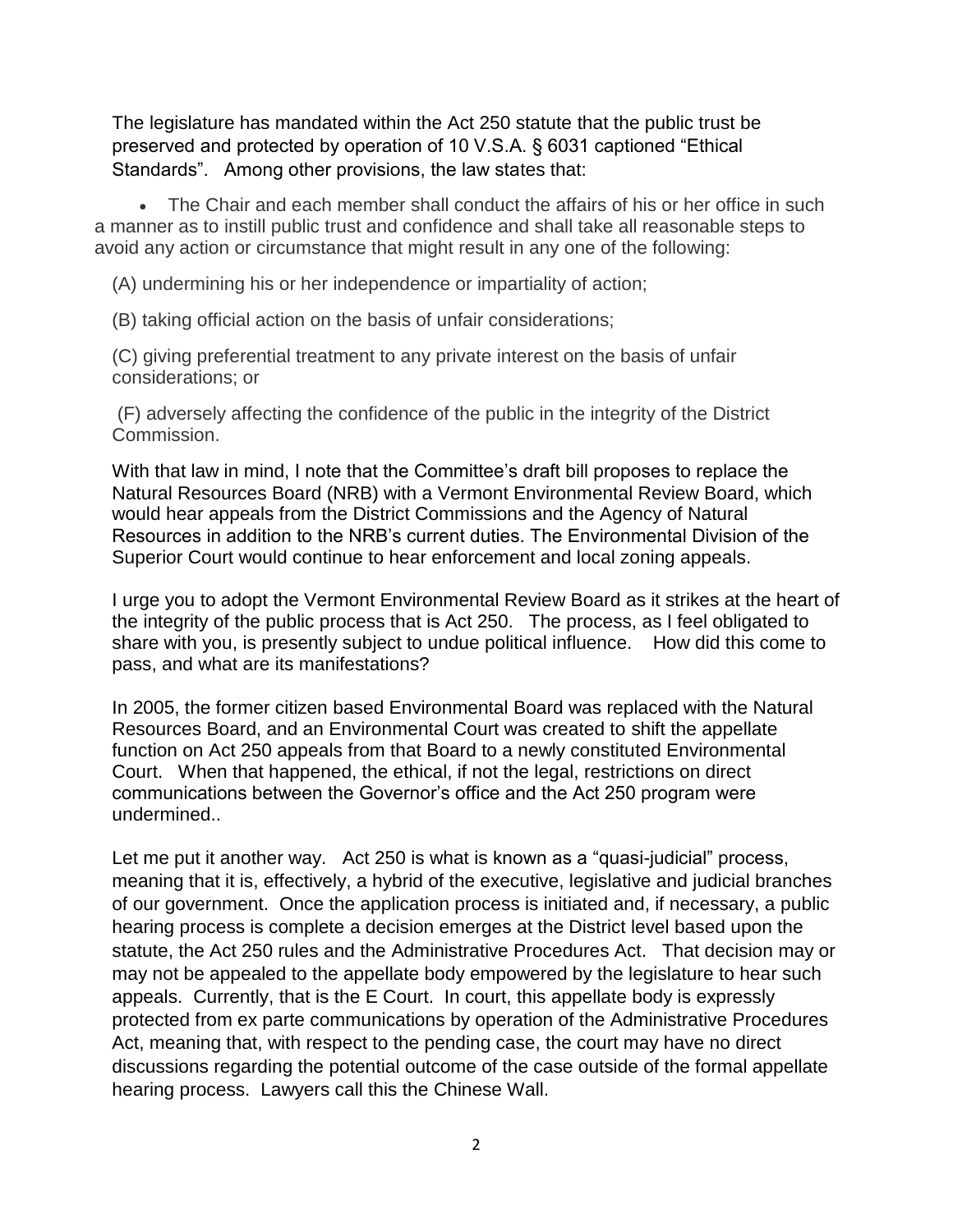However, as a perhaps unintended but unfortunate consequence of this shift in venue for appeals from the Environmental Board to the E Court, the Chinese Wall that previously existed between the Governor's office and the Environmental Board has been effectively removed, resulting in routine communications between the Governor's Office and the Chair of the Natural Resources Board. It is my understanding that they meet weekly. That change has had direct impacts upon the integrity of the Act 250 process.

#### How do I know this to be true?

I have direct experience with respect to two examples.

### Example #1:

In 2015, my Commission received an application from the Mountain Top Inn seeking approval of a 34 unit stand-alone satellite hotel building at its Act 250 permitted resort facility in Chittenden, Vermont. During the course of that review, the citizenry alleged numerous violations by the Inn, all of which were subject to subsequent investigation and a settlement and payment of fines arranged between the Inn and the NRB. Between 2015 and 2016, it became apparent from interested neighbors that, in addition to the violations previously mentioned, that the Inn had created a formal home rental program, directly tied by contract to 26 participating homeowners, to effectively double the size of the resort's rental inventory. I informed the Board that I expected receipt of a request and would be issuing a Jurisdictional Opinion on whether or not the routine, contracted use of adjacent homes to expand the rental capacity of the resort constituted a material change under the Act 250 rules and therefore required the review and approval of the District Commission in a permit amendment proceeding. On the early morning of December 12, 2017, I received a phone call from the Chair of the Board, wherein she informed me that Jay Pershing Johnson, the Governor's counsel, had directed her to settle all matters associated with Mountain Top, and therefore she (and the NRB) would not be supporting my jurisdictional opinion should it be issued and appealed to the E-Court. The Chair went on to add, and I quote: "I could lose my job over this." I didn't question that statement at the time and don't question it now. I also believe that that sort of pressure fails to conform with the APA and with Act 250's ethical requirements – in any case, it's entirely unfair to whomever sits at the head of the Board. In the course of that call, I made notes, which I have preserved and will make available to the Committee if requested to do so. On February 23, 2017, I issued Jurisdictional Opinion #1-391 wherein I concluded that the regular contracted use of up to 26 private residences - more than doubling the permitted capacity of approximately 32 rooms in the Inn's Lodge – constituted a material change under the rules with the potential for significant new adverse impacts such as traffic, water supplies and sewage disposal and therefore required an Act 250 permit amendment to continue to operate in that manner. The Mountain Top Inn, you should know, is situated immediately adjacent to the largely undeveloped Chittenden Reservoir – considered a treasure by the local public who recreates in it. I should note, as well, that the primary septic disposal field for the resort, permitted to treat up to 9,000 gallons a day, went into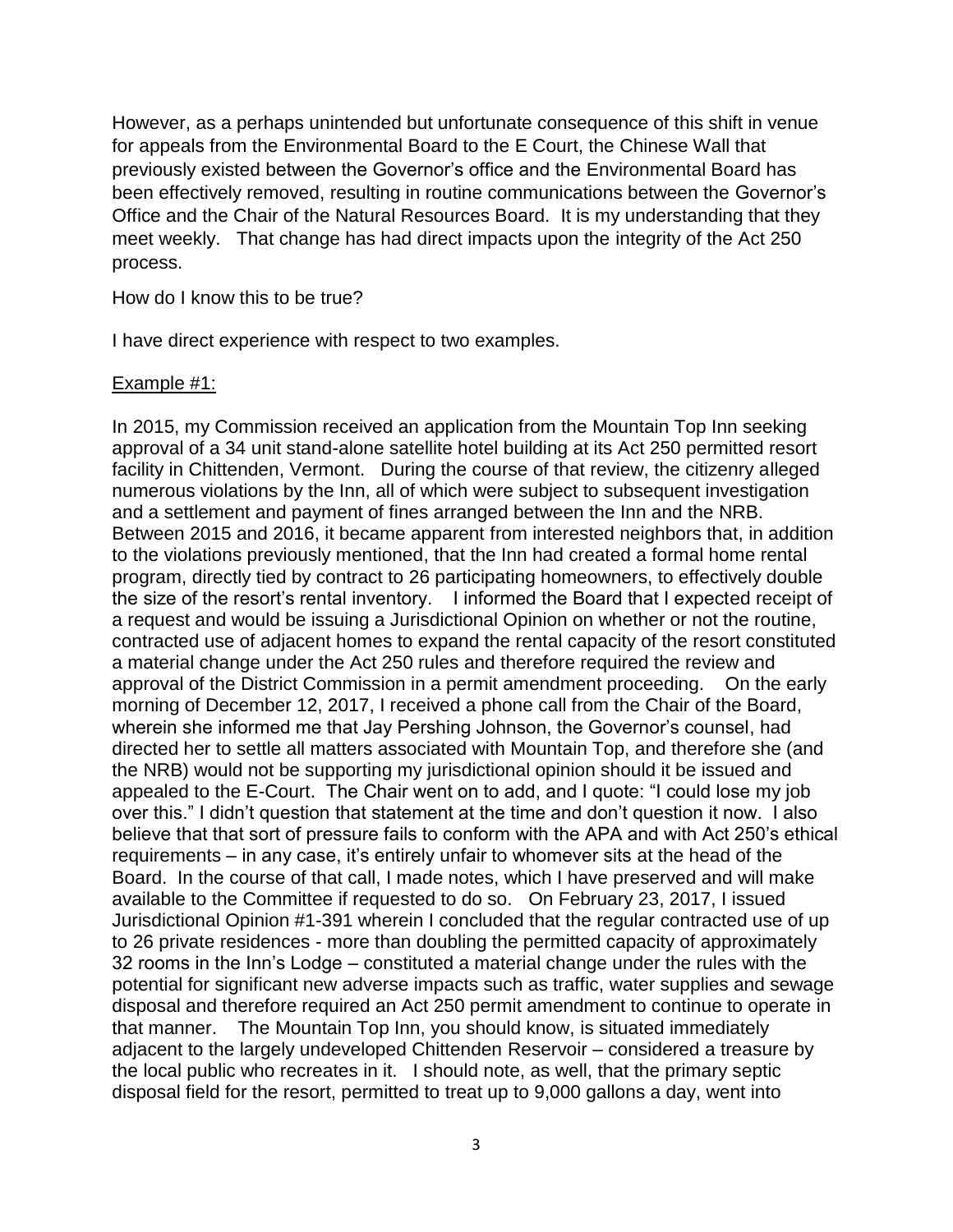complete failure in August of 2015 requiring what was effectively an emergency replacement. It was reported to me by the Regional Engineer, that it was the fourth such failure of the system in the years that he had overseen the wastewater permitting for the system.

When my opinion was subsequently appealed by Mountain Top to the E-Court, the NRB who is, by statute, a party to all Act 250 appeals, did not participate. When the E-Court in its decision on appeal, overruled the Opinion, the matter was docketed for appeal to the Vermont Supreme Court, and the NRB has recently informed counsel for the citizen appellant and counsel for Mountain Top that the NRB would not be participating in front of the Supreme Court on this case. For the NRB to decline to participate in a fundamental and wide-reaching jurisdictional issue begs for further explanation and I feel obligated to bring it to the Committee's attention.

### Example #2:

In November of 2016, the District #2 Commission was dealing with a complex master planning case involving an out-of-state developer's plans to repurpose the former Haystack Ski Area in Wilmington by converting it into an exclusive, members-only luxury resort. On November 18, 2016 I received a request from then Executive Director Lou Borie, to assist the coordinator and Commission on the case. I agreed to do so immediately. After the weekend, I received an email from Mr. Borie informing me that "all oral and written communication to the applicant, parties, and the commission should continue to come from the Coordinator assigned to District 2." In other words, I was barred from any contact with the Commission, applicant or parties. While I had assisted other districts in many previous cases, I had never received such a restriction on my ability to do the Coordinator's job. It was evident on its face, but left unspoken, that my assignment in this case was to act as a ghost writer - presumably to expedite the Commission decision for this applicant. I immediately explained to Mr. Borie that I found myself unable to work under these restrictions and that the Board would have to find someone else. In response, I was ordered on December 2nd to report to the Board Office to receive a formal "Written Reprimand" for conduct deemed by Mr. Borie and approved by the Board Chair as "unprofessional and inappropriate." That letter of reprimand is dated December 7, 2016 and, should the Committee desire to read it, I will make it available to you. Given my understanding from the Chair of the Natural Resources Board and others that the Chair had had direct meetings or discussions with the applicant, Jim Barnes, outside of the hearing process, I concluded that this special request was clearly intended to benefit Mr. Barnes by accelerating the issuance of a decision. On December  $8<sup>th</sup>$ , I informed the NRB that, having considered the limited resources of the NRB, the Department of Human Resources and the State Employee's Union, I would spare everyone the expense of a grievance or appeal and would accept the letter of reprimand.

In summary, restoring an Environmental Review Board's appellate function and rebuilding the "Chinese Wall" between the Governor's office and the NRB would serve to restore and to protect the integrity of the Act 250 process, and I urge you to do so.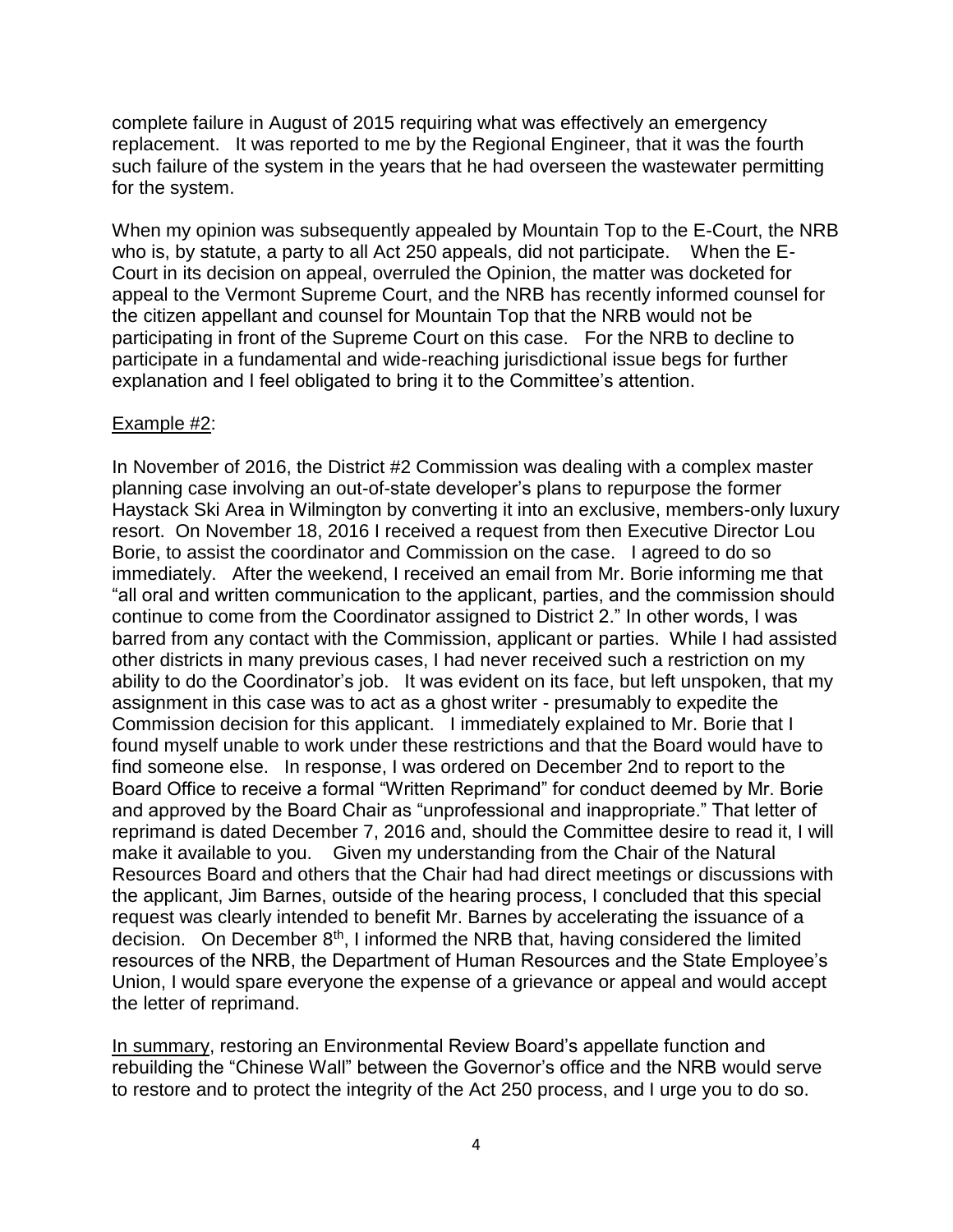### **II. The Slate Quarry Exemption**

Because nearly 100% of Vermont's slate quarries are located in Rutland County, it was my job to develop and administer the slate quarry exemption that the legislature implemented in 1995. I first developed a proposed registration application that included detailed documentation of the history and physical location of each hole on the ground. I was informed by then Executive Director Michael Zahner that the proposed registration was deemed unduly burdensome by the industry, and a pro forma registration was substituted. As mandated by law, I then issued 118 jurisdictional opinions which, in the aggregate, probably total between 300 and 400 quarry holes. The explanation for that difference is that a single registration for a single tract can involve the exemption of multiple quarry holes – in some cases up to 7. This exemption is unique to slate. All other extractive industries in Vermont are subject to the ordinary rules of Act 250 jurisdiction.

I urge you to pursue repeal of the special interest exemption. It is, in my view, bad for the environment, bad for impacted citizens and therefore bad public policy.

You've heard from a number of responsible slate quarry owners. I respect the hard and sometimes dangerous work involved in producing the product. Over the years, I've had very few complaints regarding any of those operators.

The Committee has heard testimony that the public lacks access to adequate notice of the particulars on registered quarries. I agree with that and have included a sample of some particulary weak slate quarry registration drawings as an illustration of part of that problem.

But more importantly, I think that broader public notice that there is, effectively, no remedy, no recourse in the event that adjoining or neighboring properties are unduly impacted is not a meaningful way to approach the problem.

The fundamental problem with the status quo is that it dooms the slate belt and the citizens who reside in or near it to a nearly lawless environment. The problem rests not with the responsible operators – whom you have heard from – but the potential for the next 50 years and beyond that literally anyone else – including rogue operators or "cowboys" will be free to reopen any of those 400 holes at any time in the future. With effectively no state regulation. That leaves the land and its inhabitants at undue risk. Ms. Gaschel and her family testified that that is simply not fair. And she's right. It's not the Vermont way.

With respect to the potential for rogue operators, I think you'd find agreement with the responsible operators that the potential for irresponsible operators is real. From times past, they know who I'm talking about. I experienced it personally when I asserted Act 250 jurisdiction over a quarry in West Pawlet back before the exemption was implemented, and, at the conclusion of my site visit, was told by the operator to "watch